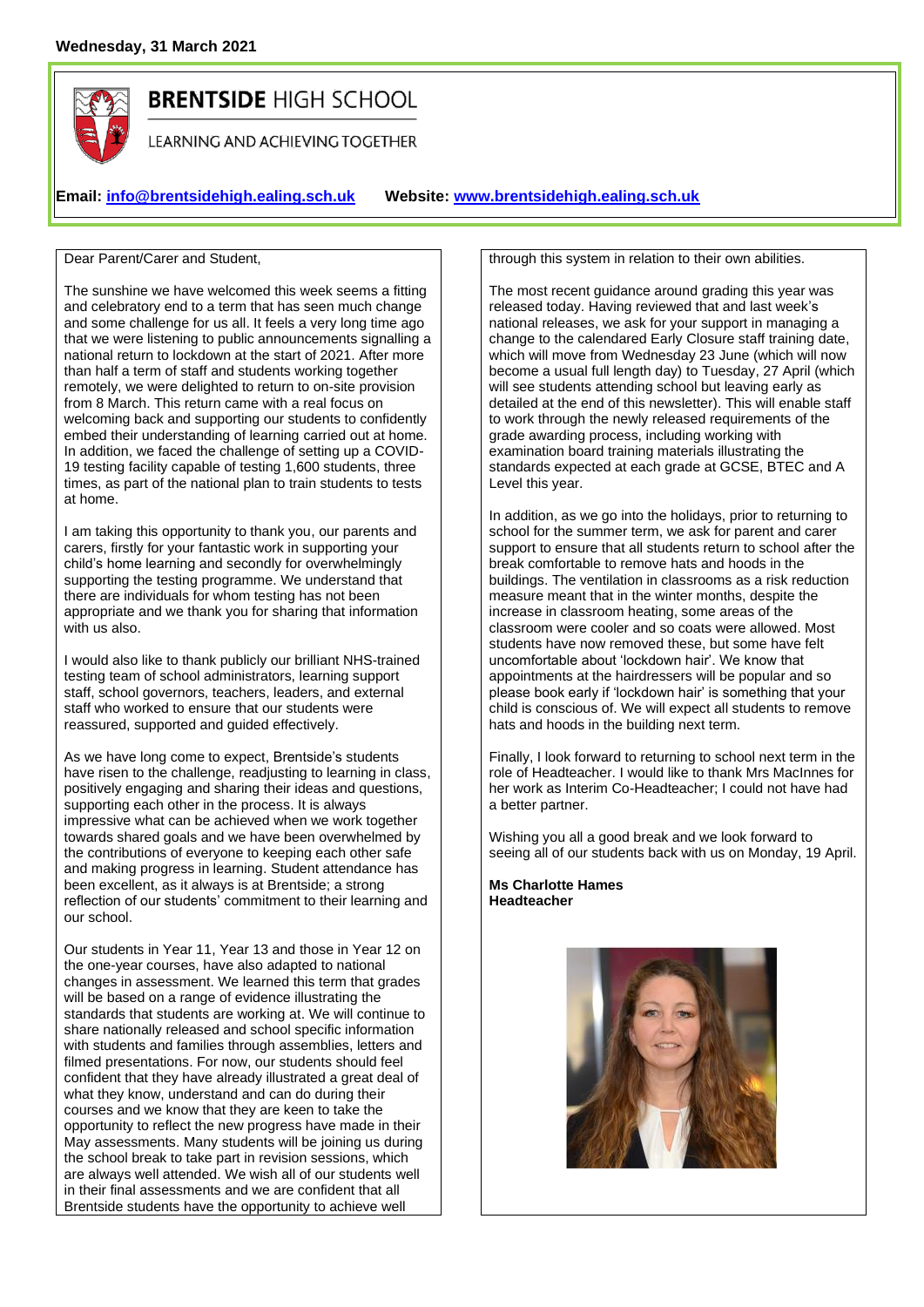#### **Year 7**

Year 7 have made a fantastic return to school. It was an absolute joy to see their smiling faces again after so long and we are incredibly proud of the way they have settled back into learning. In the last few weeks, we have celebrated some fantastic work in maths, with weekly shoutouts from their teachers. Several students have been commended by the art department and received 'artist of the month' awards and some have entered a national art competition to make a piece of art celebrating our planet to be shown at the UN COP meeting later this year. I am so impressed by their resilience and adaptability and while we wish them a relaxing Easter break, we cannot wait to see them all again in April.

## **Year 8**

It has been wonderful to be back at school and to be able to continue our successful academic journey as a year group. A lot has happened since the return from lockdown in Year 8! During this spring term Year 8 have completed their internal assessments and completed their options forms. Year 8 students have done very well to achieve so much in the short time we have been back in school. We would specially like to congratulate Stella 8D for her brilliantly written personal statement for the 'You're Hired' competition. Stella was provided with a £20 voucher from Amazon for her efforts and outstanding work. The mathematics department are also completing 'shoutouts' to students who are making brilliant strides in mathematics. We would also like to congratulate all students who took part in the COVID-19 testing, it has been a new experience for all of us and Year 8 students again have been able to rise to the challenge. Once again congratulations to all in Year 8 and enjoy a restful Easter holiday.

#### **Year 9**

It has been a pleasure to welcome Year 9 back into school in early March – and what a fantastic transition it has been to see them back in the classroom and engaging with their learning. The main focus for our Year 9 students this half term has been preparation for the internal assessments and their focus throughout has been excellent. There has been a real sense of maturity and determination from all our students. We are confident that they will learn a lot from these assessments and will carry this forward into the summer term and beyond. In assembly, we have celebrated outstanding achievements in a variety of lessons, whilst encouraging participation of extracurricular activities, such as writing and performing poetry to celebrate World Poetry Day and writing a report as part of the United Nation's investigation into water usage. A big congratulations to Fatimah 9G, who has been selected for the UCL Scholars Programme and is also a finalist of the 'You're Hired' competition.

#### **Year 10**

Year 10 have returned to the classroom with a renewed energy for learning and are to be commended for their focus in class and good work. It has also been wonderful to see friendships renewed as well as collegiality in class. We have also been impressed by their mature approach to the new COVID-19 protocols and testing which has enabled us to have excellent attendance. Year 10 have access to many resources online to support their learning and we will continue to encourage them to use these, as well as the support offered in school, as they prepare for their GCSEs at the end of next year. We look forward to you all continuing with positive and ambitious attitudes.

**Year 11**

As we come to the end of term a huge congratulations

goes out to our Year 11 students for the positive way in which they have returned to school post lockdown. They have managed so much including the new COVID-19 protocols and waiting patiently for information from the government about their final assessments. Year 11 have been very mature and have conducted themselves in a way that we are beyond proud of as your teachers.

This is a testing time for our Year 11 students as the end of year assessments draw nearer. As ever students have been mature and positive, and they are to be reminded that they can reach out to the team at any time for further support. We look forward to welcoming students to the Easter revision sessions and know they will use this as an opportunity to receive the additional support from their teachers. A big well done goes out to Emilia 11I, who has won the 'You're Hired' careers competition for Year 11. We were informed that the application process was difficult, and employers were extremely impressed!

We wish you a lovely Easter break and please do keep safe and well.

## **Sixth Form**

It was lovely to welcome Sixth Formers back into school this half term. The first week provided us with the opportunity to re-integrate students with classroom teaching and to review their learning. Our mock exam week went smoothly with students completing all of their exams. Students continue to engage fully in their lessons and to sign up for a variety of additional programmes to continue to increase their competitive edge over their peers.

#### **Year 12 students**

Year 12 have made a positive start to their in-class lessons and are beginning to consider their options for the future. To launch our programme of events, which support Year 12 students in finding the best option for their future, we have invited them to sign-up for the UCAS Online Discovery Days which, for the London area, are 20-21 April 2021. There will be opportunities to explore the following options and take part in live sessions:

- explore over 100 UK universities.
- get inspiration and explore different career opportunities.
- understand if an apprenticeship is right for you.
- take part in live sessions and get your questions answered by the experts.
- get practical help on personal statements, accommodation, student loans, and more.
- hear from current university students.

#### **Year 13 students**

Year 13 students continue to engage in their lessons knowing that this is their opportunity to show us what they are truly capable of. Alongside their studies, they are making important choices about their futures. We celebrate that most of our students have secured offers for multiple universities, so they are in the fortunate position of being able to choose from their firm and back-up choices. We are conducting face-to-face interviews with students to provide them with the support they need to make the best choice they can.

Our Connexions Officer - Ms Dionne Bailey, held an MS Teams session to inform students of the various options regarding student finance (loans and grants), bursaries and scholarships. She continues to offer her time and advice to students as and when they need it.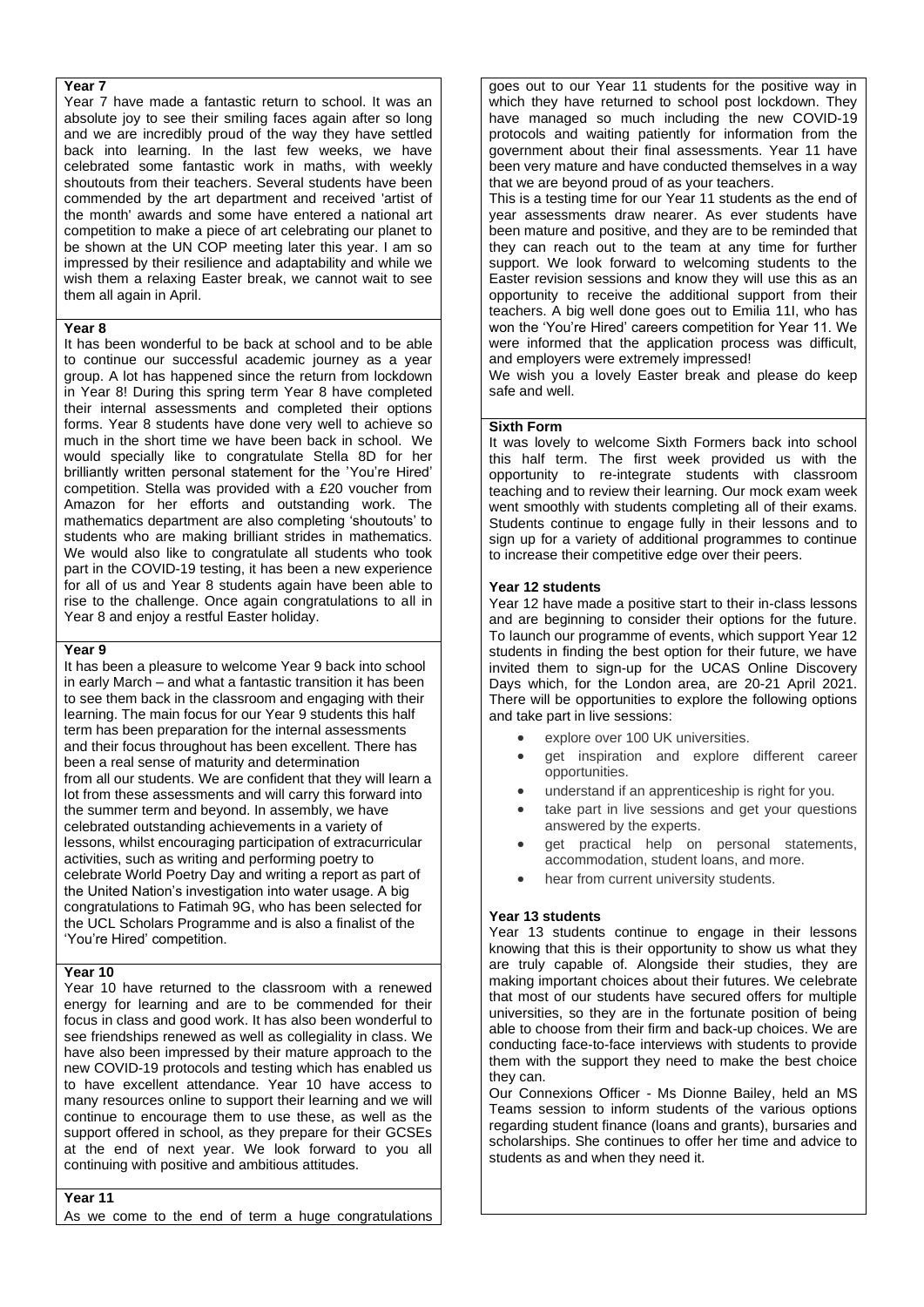## **English/Library Event World Book Day 2021 Competitions**



Congratulations to Romy 9H, Stella 8D and Samrat 13I, winners of our World Book Day competitions.

Romy's well-deserved prize was for her stunning book cover design for 'Harry Potter and the Philosopher's Stone'. An engaging, thorough review of Jacqueline Wilson's 'Hetty Feather' earned Stella a prize too.

Those students who borrow regularly from our eBook Library were automatically entered into a prize draw; Samrat was the lucky winner. Thank you to everyone who entered our competitions.

# **School Cabinet**

The School Cabinet continue to meet weekly online. Agenda items have included a review of the transition back to school; evaluation of National Careers Week; analysis of the student careers survey and preparing for the student panel as part of the headteacher interview process. We continue to be impressed by the commitment and professionalism of our student cabinet. Well done all!

## **Parent Forum**

Thank you to all the parents/carers who attended the Parent Forum on 17 March. There were lots of positive comments covering a range of issues such as online parents' evenings, students settling into face-to-face learning and the support given to students on their return, ensuring a smooth transition. Parents/carers asked for information about lateral flow testing at home. Students have had the lateral flow test process explained in school and a letter has been sent to all parents/carers detailing this process. Questions were raised about whether online parents' evenings could continue in the future after lockdown, and we will review this proposal.

The Parent Forum is open to all parents/carers and we look forward to welcoming you to our next meeting on **Wednesday, 9 June at 18:30 via Microsoft Teams**. If you would like to propose an agenda item and/or attend this meeting, please email

[info@brentsidehigh.ealing.sch.uk](mailto:info@brentsidehigh.ealing.sch.uk) by Monday, 7 June at 17:00.

## **Careers at Brentside National Careers Week:**

This month saw the launch of National Careers Week. Students of all year groups were given daily resources and events to develop their knowledge and understanding of a range of careers as well as the skills needed to be successful in the next phase of their life. We are delighted by the number of students who continue to register with Up Skill Me, our free online platform for recording students' successes and accessing careers resources and information.

# **You're Hired Competition Winners:**

We are very pleased by the number of students who took part in our 'You're Hired' competition where students applied for their dream job. There were some fantastic applications, and the panel of judges were very impressed with the high quality of many of the applications.

- **Key Stage 3 winner: Stella (Year 8)**
- **Key Stage 4 winner: Emilia (Year 11)**

# **Form time activities:**

We continue to explore careers through form time activities. Students have enjoyed taking part in a quiz about staff careers and learning jobs and skills for the future.

# **Parental Engagement:**

We are very grateful to our parent governor, Mandy Cayford, who has kindly offered to run a workshop for students sharing her experiences of working at Sky. Mandy will be working closely with our head of media studies to deliver a workshop on this theme in the near future. We look forward to welcoming any parent/carer who is able to deliver an assembly or workshop to support our careers programme.

Please contact [info@brentsidehigh.ealing.sch.uk](mailto:info@brentsidehigh.ealing.sch.uk) if you would like to contribute to this exciting programme.

# **Careers Survey**:

Thanks to all the students who completed our careers survey. This information has been analysed by the Careers Leader and the School Cabinet. Students told us they are clear on how different careers link to their curriculum and have asked for support with CV writing and preparing for interviews. We will be re-visiting these topics in our careers programme.

# **Careers Governor:**

We are delighted that Hetal Joshi has taken on the role of Careers Education Information Advice and Guidance (CEIAG) governor. Hetal is very well qualified for this role and comes with a wealth of experience as Careers Leader in Further Education. We look forward to working closely with her over the coming months.

## **Careers Resources on our website:**

Students and parents/carers can find useful careers guidance and resources on our website by following the link Careers Education, Information, Advice and Guidance (CEIAG) - [Brentside High School](http://www.brentsidehigh.ealing.sch.uk/342/careers-education-information-advice-and-guidance-ceiag)



**Friends at Brentside** (F@B) is Brentside High School's PTA and a registered charity (number 1184493). Despite the impact of COVID-19 on our fundraising, we

have been able to fund a new stage piano for the music department which will benefit students across all year groups.



**New committee and search for a new treasurer** At our AGM on Wednesday, 17 March, three of our wonderful founding committee members sadly resigned